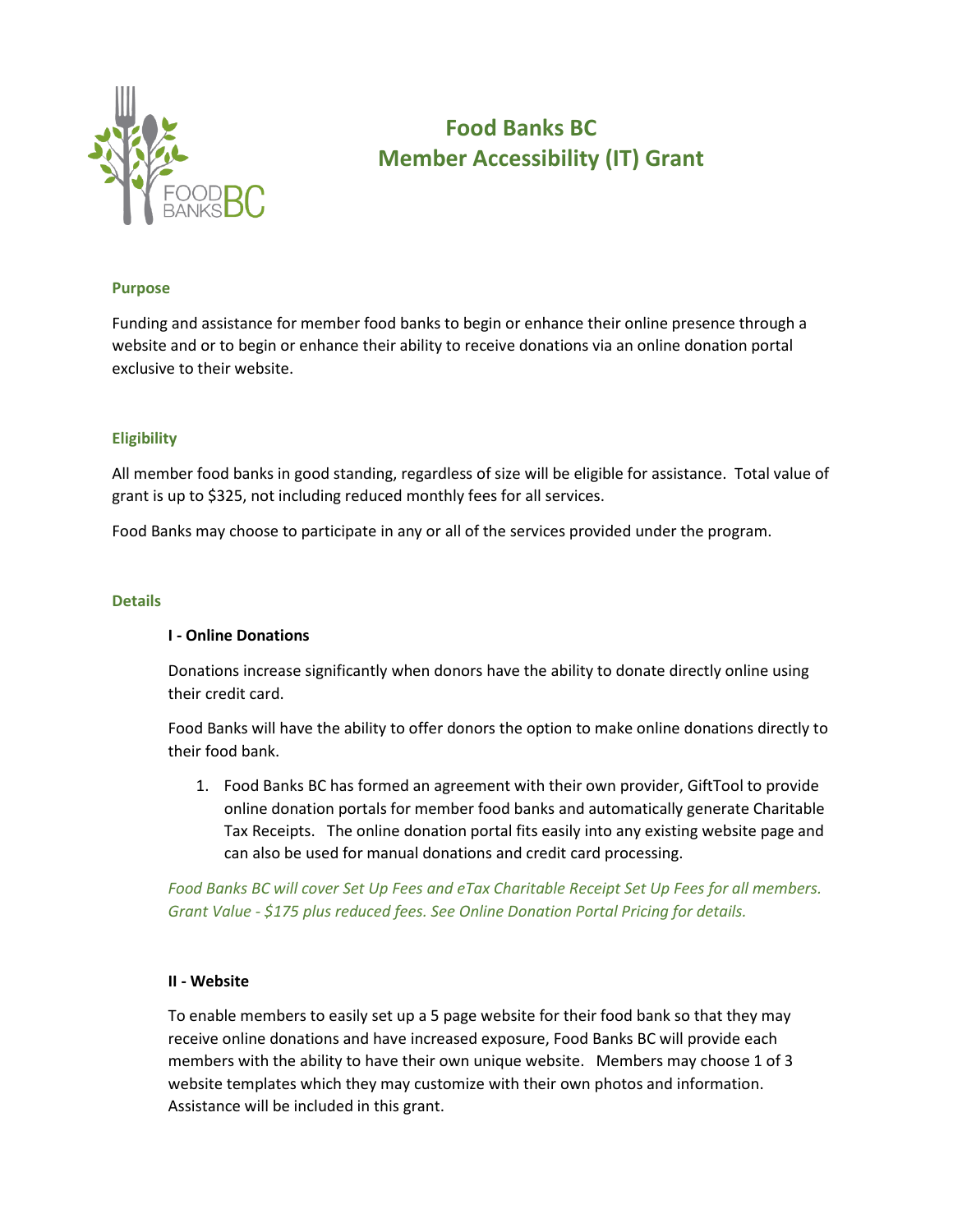Food Banks BC will also assist in the purchase of a Domain name for members that currently do not have a registered Domain name.

For food banks that already have a website, Food Banks BC will offer reduced cost for Website Hosting based on size of current website.

*Food Banks BC will cover the Set Up Fees for all members, including the purchase of the Domain Name, one year of Website Hosting, Technical assistance with website set up. Grant Value including technical assistance - \$150. See Website Pricing Sheet for details.*

To apply for all or part of the Accessibility (IT) Grant, please fill out and submit the Application Form and submit it to Food Banks BC by email: [info@foodbanksbc.com,](mailto:info@foodbanksbc.com) Fax: 604-498-1795, or by mail: 100-12761-16th Ave., Surrey BC V4A 1N2.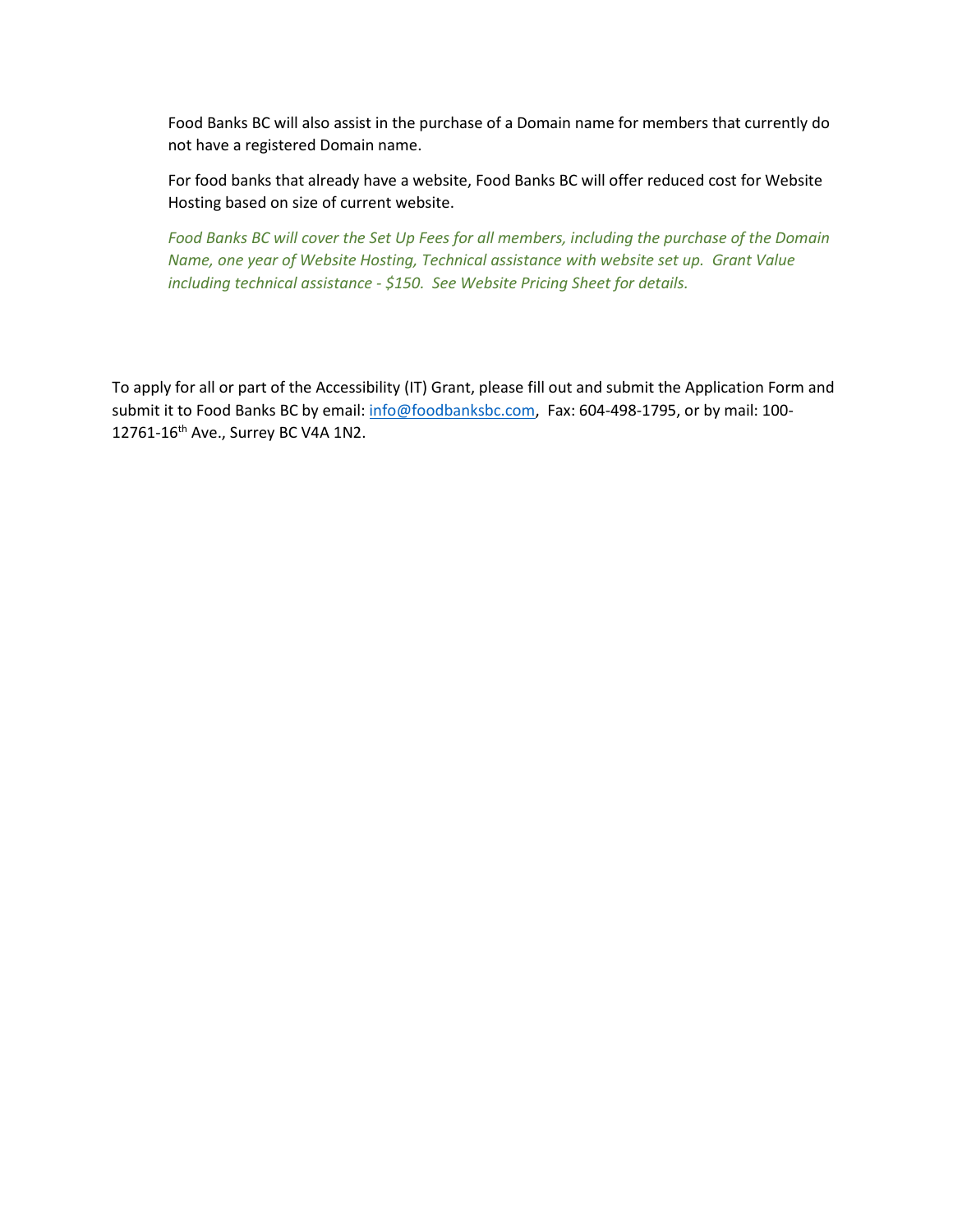

# **Food Banks BC - Partner Pricing**

**Online Donation Portal**



| <b>Donations Monthly Fee</b>   | \$25 per month.<br>Includes all maintenance, support and full access to your reports,<br>including all Charitable Tax receipt info; for example, the ability to<br>resend receipts by email.                                                                                                                |
|--------------------------------|-------------------------------------------------------------------------------------------------------------------------------------------------------------------------------------------------------------------------------------------------------------------------------------------------------------|
| <b>Transaction Fees</b>        | \$0.99 per transaction or order modification/cancellation,<br>$$0.24$ credit admin fee (= $$1.23$ in total).<br>* Separately, your Payment Gateway / Internet Merchant account will<br>charge their behind-the-scenes credit card processing fees (see below).                                              |
| <b>Reduced Activation Fee</b>  | \$125 (\$250 non member cost) one-time fee **<br>Gift Tool will design a secure template to identically match your website<br>as well as the first draft of a donation page to get you started. Then, all<br>you need to do is review the setup, make any changes and paste the<br>links into your website. |
| <b>Charitable Tax Receipts</b> | \$50 one-time fee ***<br>Receipts are issued automatically for all online donations. To use the<br>eTax Receipts for offline donations, there is a \$0.35 fee per tax receipt<br>issued through the system for offline donors.                                                                              |

---------------------------------------------------------------------

- \* To enable credit card processing, you will also need a Payment Gateway & Internet Merchant account to handle the behind-the-scenes credit card processing. *Option 1* - SafeSave Payments offers combined preferred rates for both a SafeSave Payment Gateway & \$CAD Internet Merchant account. Mention that you will be using this for a GiftTool account to receive preferred pricing. *Option 2* - Connect through iATS Payments. Mention that you will be using this for a
	- GiftTool account to receive preferred pricing.
- **\*\* Food Banks BC will pay all Set Up Fees for members**. Y**our food bank will be responsible for the monthly fees and any changes you may subsequently order.**
- **\*\*\* Food Banks BC will pay all Set Up Fees for members**

Jan Skorzewski www.gifttool.com toll free: 1.877.665.8665 [support@gifttool.com](mailto:support@gifttool.com)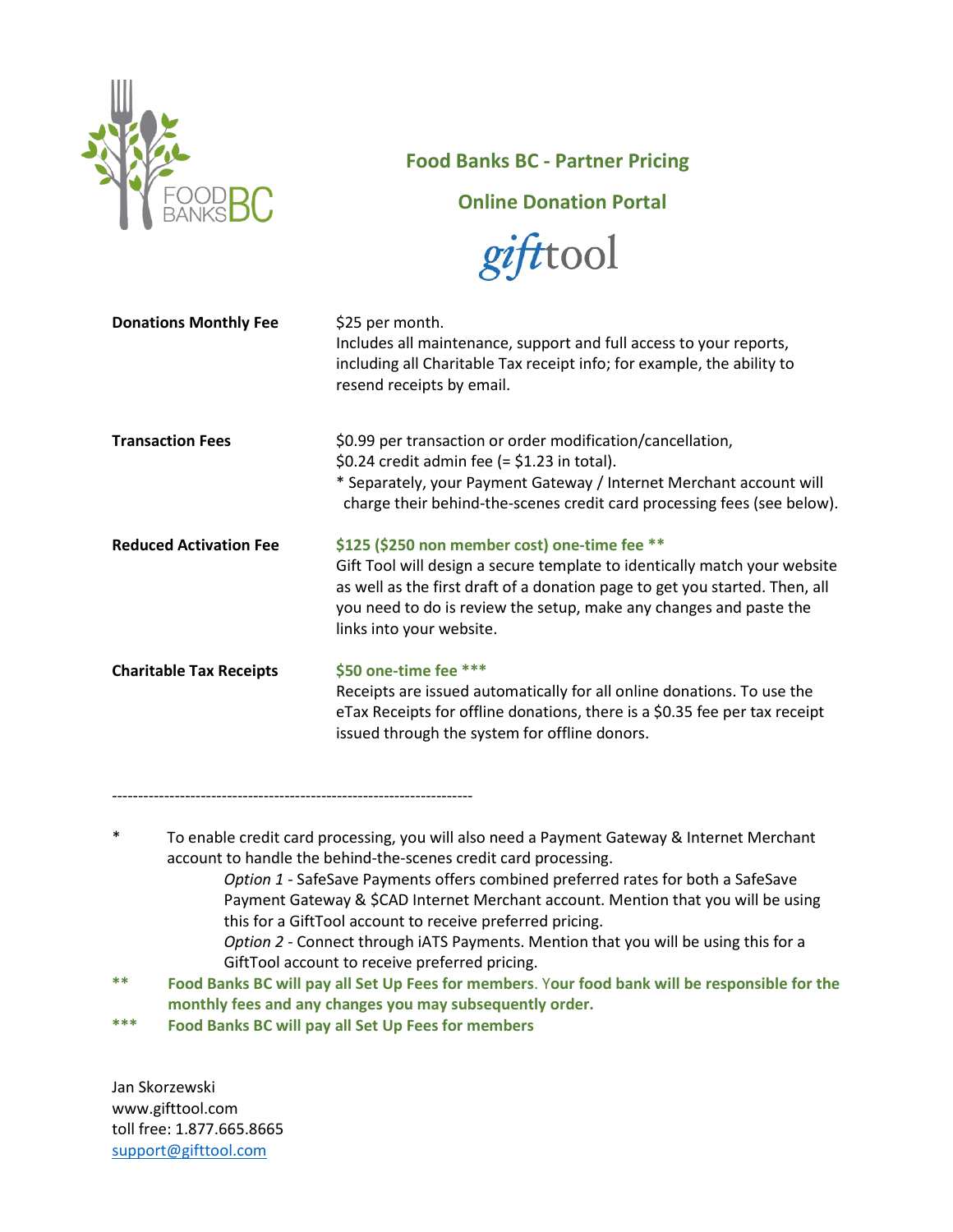



# **Food Banks BC - Partner Pricing**

# **Website and Domain Name**

| <b>Website Hosting Fee</b>    | $$35.00*$<br>Includes 5 page website which food banks may fully customize along<br>with 2 email addresses. Members may choose from 3 website<br>templates and technical support is included.**                                                                                           |
|-------------------------------|------------------------------------------------------------------------------------------------------------------------------------------------------------------------------------------------------------------------------------------------------------------------------------------|
| <b>Annual Domain Name Fee</b> | $$15.00*$<br>Members may choose their own unique Domain Name. Members may<br>also choose to transfer their existing domain name for the same price,<br>which will include a year of renewal. Technical support with registration<br>is included. $**$                                    |
| <b>Reduced Fees</b>           | Members that already have a Domain Name or Website Hosting will<br>have the option to move their Hosting package to Infinet<br>Communications Group and receive member pricing on their website.<br>Reduced pricing also available for additional emails and/or additional<br>web pages. |

---------------------------------------------------------------------------------

**\* Food Banks BC will pay all Set Up Fees for members** 

**\*\* Technical Support is included \$120 value for members**



**Mike Stoneman Infinet Communications Group** Email: support@infinet.net Tel: 604-606-7880 Toll-Free Tel: 1-866-816-7945